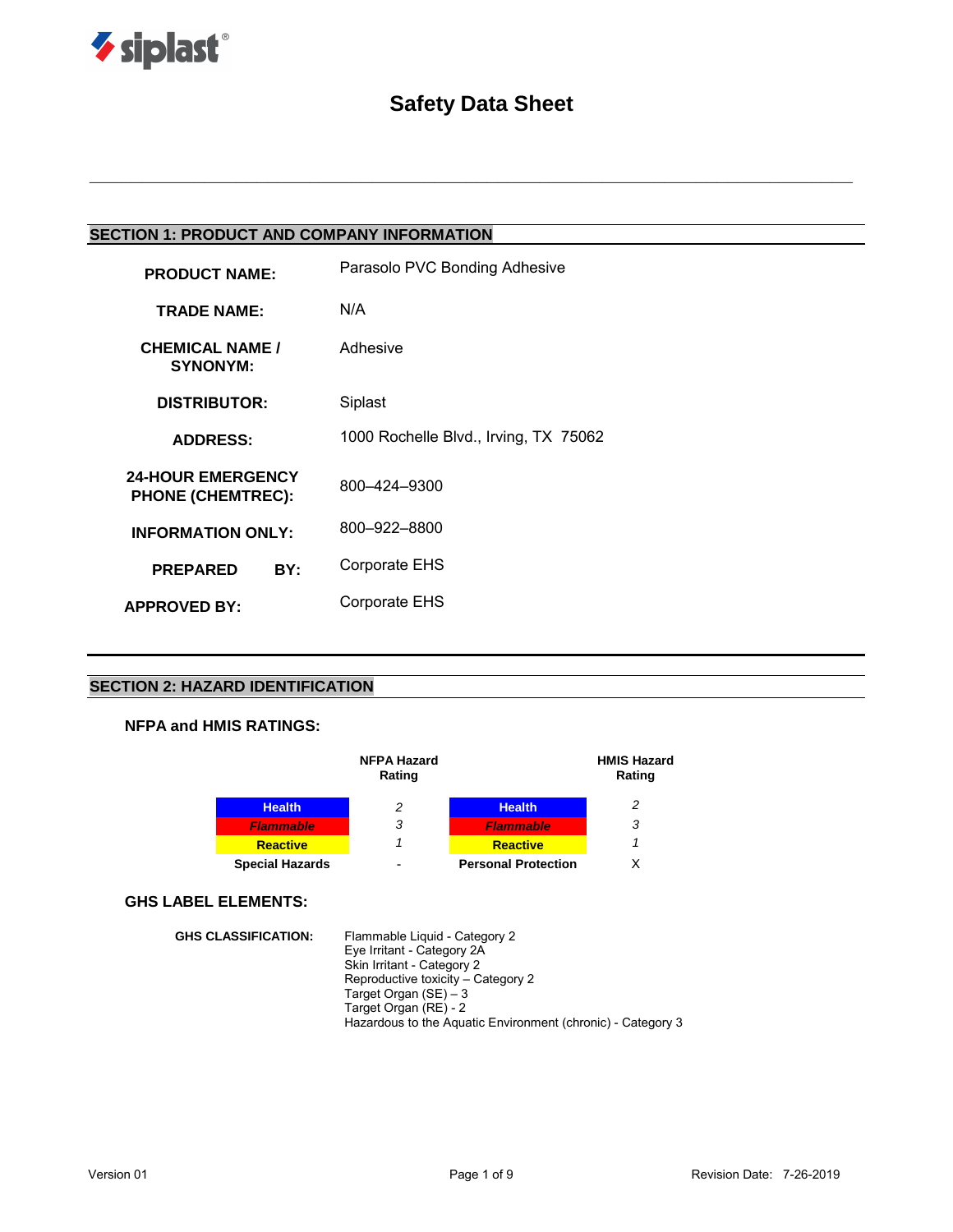| <b>GHS PICTOGRAMS:</b>                     |                                                                                                                                                                                                                                                                                                                                                                                                                                                                                                                                                                                                                                                                                                                                                                                                                                       |
|--------------------------------------------|---------------------------------------------------------------------------------------------------------------------------------------------------------------------------------------------------------------------------------------------------------------------------------------------------------------------------------------------------------------------------------------------------------------------------------------------------------------------------------------------------------------------------------------------------------------------------------------------------------------------------------------------------------------------------------------------------------------------------------------------------------------------------------------------------------------------------------------|
| <b>SIGNAL WORD:</b>                        | Danger                                                                                                                                                                                                                                                                                                                                                                                                                                                                                                                                                                                                                                                                                                                                                                                                                                |
| <b>HAZARD</b><br><b>STATEMENTS:</b>        | Highly flammable liquid and vapor.<br>May be fatal if swallowed and enters airways.<br>Causes skin irritation.<br>Causes serious eye irritation.<br>May cause respiratory irritation.<br>May cause drowsiness or dizziness.<br>Suspected of damaging fertility or the unborn child.<br>May cause damage to organs through prolonged or repeated exposure.<br>Toxic to aquatic life.<br>Harmful to aquatic life with long lasting effects.                                                                                                                                                                                                                                                                                                                                                                                             |
| <b>PRECAUTIONARY</b><br><b>STATEMENTS:</b> | Obtain special instructions before use.<br>Do not handle until all safety precautions have been read and understood.<br>Keep away from heat/sparks/open flames/hot surfaces. - No smoking.<br>Keep container tightly closed.<br>Ground/bond container and receiving equipment.<br>Use explosion-proof electrical/ventilating/lighting equipment.<br>Use only non-sparking tools.<br>Take precautionary measures against static discharge.<br>Do not breathe vapors/spray.<br>Wash hands, forearms, and other exposed areas thoroughly after handling.<br>Use only outdoors or in a well-ventilated area.<br>Contaminated work clothing should not be allowed out of the workplace.<br>Avoid release to the environment.<br>Wear protective gloves/protective clothing/eye protection/face protection.<br>Wear respiratory protection. |

## **ADDITIONAL HAZARD IDENTIFICATION INFORMATION:**

| <b>PRIMARY ROUTE OF EXPOSURE:</b>       | Inhalation, Skin Contact, Eye Contact, Ingestion                                                                                                                                                                                                                           |
|-----------------------------------------|----------------------------------------------------------------------------------------------------------------------------------------------------------------------------------------------------------------------------------------------------------------------------|
| <b>SIGNS &amp; SYMPTOMS OF EXPOSURE</b> |                                                                                                                                                                                                                                                                            |
| EYES:                                   | May cause severe eye irritation and corneal damage.                                                                                                                                                                                                                        |
| SKIN:                                   | May cause dermatitis. May cause defatting and irritation of the skin.                                                                                                                                                                                                      |
| <b>INGESTION:</b>                       | Can cause gastrointestinal irritation, nausea and vomiting.<br>Aspiration of material into lungs may cause chemical pneumonitis<br>which can be fatal.                                                                                                                     |
| <b>INHALATION:</b>                      | May cause nose or throat irritation. High concentrations may cause<br>acute central nervous system depression characterized by<br>headaches, dizziness, nausea and confusion.                                                                                              |
| <b>ACUTE HEALTH HAZARDS:</b>            | High vapor concentrations may cause central nervous system<br>(CNS) depression with symptoms including light headedness,<br>giddiness, nausea, drowsiness, headache, nose, throat and<br>respiratory tract irritation, reduced appetite, confusion and<br>unconsciousness. |
| <b>CHRONIC HEALTH HAZARDS:</b>          | Damage to the nervous system of the extremities, peripheral                                                                                                                                                                                                                |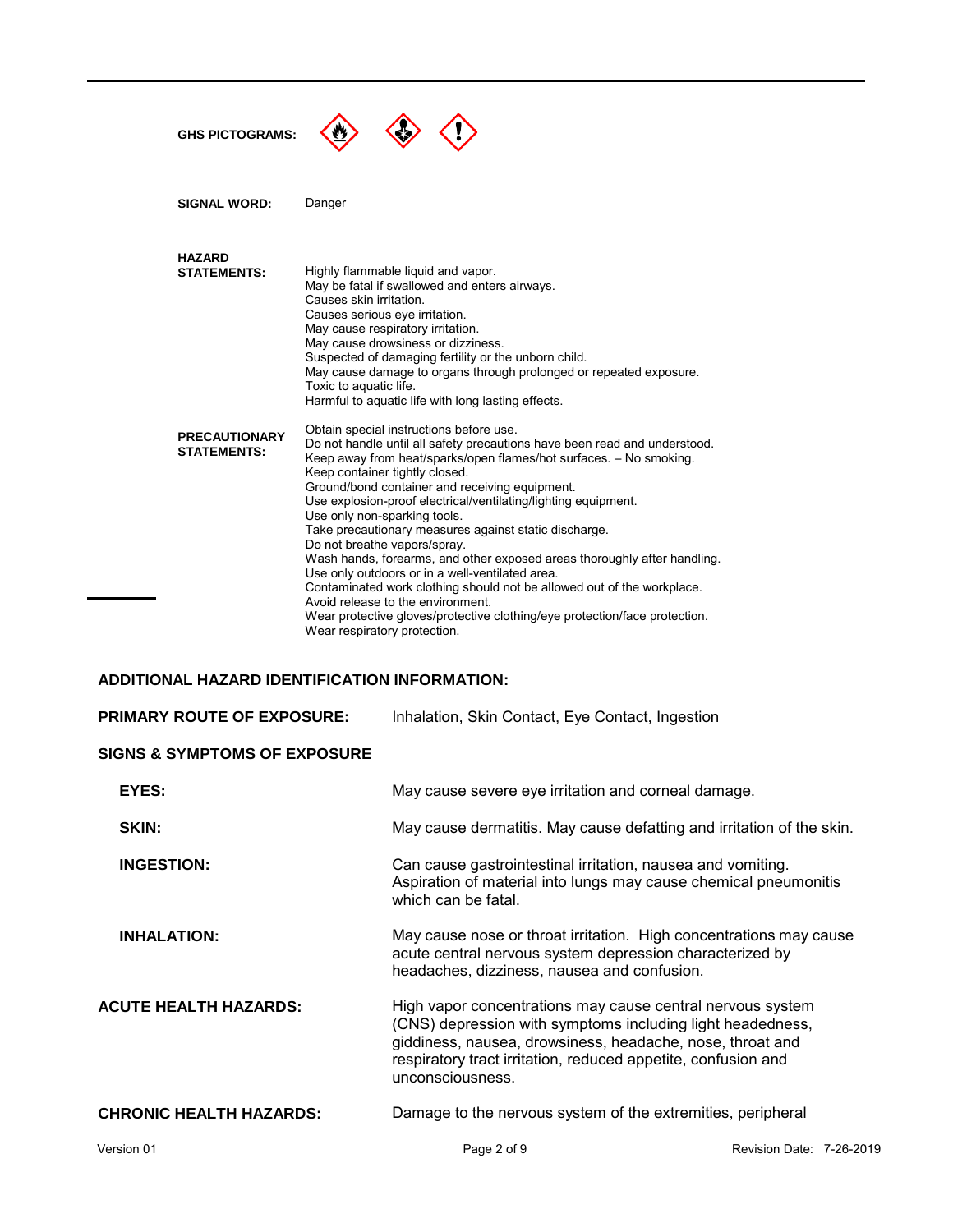neuropathy, with symptoms including numbness, tingling and weakness in the toes and fingers, sensory impairment to touch, pain, vibration and temperature, muscular weakness, blurred vision, coldness of extremities, loss of body weight and reflexes, and even paralysis. Frequent or prolonged contact may irritate the skin and cause a skin rash (dermatitis).

### **CARCINOGENICITY:** N/A

### **SECTION 3: COMPOSITION/INFORMATION ON INGREDIENTS**

|                                         |               |           | <b>OCCUPATIONAL EXPOSURE LIMITS</b> |                           |                     |
|-----------------------------------------|---------------|-----------|-------------------------------------|---------------------------|---------------------|
| <b>CHEMICAL NAME</b>                    | CAS#          | % (BY WT) | <b>OSHA</b>                         | <b>ACGIH</b>              | <b>OTHER</b>        |
| Acetone                                 | 67-64-1       | $55 - 75$ | 1000 ppm                            | 500 ppm<br>750 ppm - STEL | REL: 250 ppm        |
| Methyl Ethyl Ketone                     | 78-93-3       | $3 - 10$  | 200 ppm                             | 200 ppm                   | REL: 200 ppm        |
| Toluene                                 | 108-88-3      | $1 - 5$   | 200 ppm<br>$300$ ppm $-$ ceiling    | 20 ppm                    | <b>REL: 100 ppm</b> |
| Parachlorobenzotri-<br>fluoride (PCBTF) | $98 - 56 - 6$ | <1        | NE.                                 | ΝE                        | <b>NE</b>           |

### **NE = Not Established**

### **SECTION 4: FIRST AID MEASURES**

### **FIRST AID PROCEDURES**

| EYES:                                                        | Flush with warm water for 15 minutes and seek immediate medical<br>attention.                                                                                                                                                                                                                                            |
|--------------------------------------------------------------|--------------------------------------------------------------------------------------------------------------------------------------------------------------------------------------------------------------------------------------------------------------------------------------------------------------------------|
| <b>SKIN:</b>                                                 | Wash with soap and water for 15 minutes. If irritation persists, contact a<br>physician.                                                                                                                                                                                                                                 |
| <b>INHALATION:</b>                                           | Move victim to fresh air. If breathing has stopped, give artificial<br>respiration. Seek immediate medical attention.                                                                                                                                                                                                    |
| <b>INGESTION:</b>                                            | Do not induce vomiting. If vomiting occurs naturally, have victim lean<br>forward to reduce the risk of aspiration. Aspiration of this material into the<br>lungs due to vomiting can cause chemical pneumonitis which can be<br>fatal. Get medical attention and advise the physician of the nature of the<br>material. |
| <b>NOTES TO PHYSICIANS OR</b><br><b>FIRST AID PROVIDERS:</b> | Target organ is the Central Nervous System (CNS).                                                                                                                                                                                                                                                                        |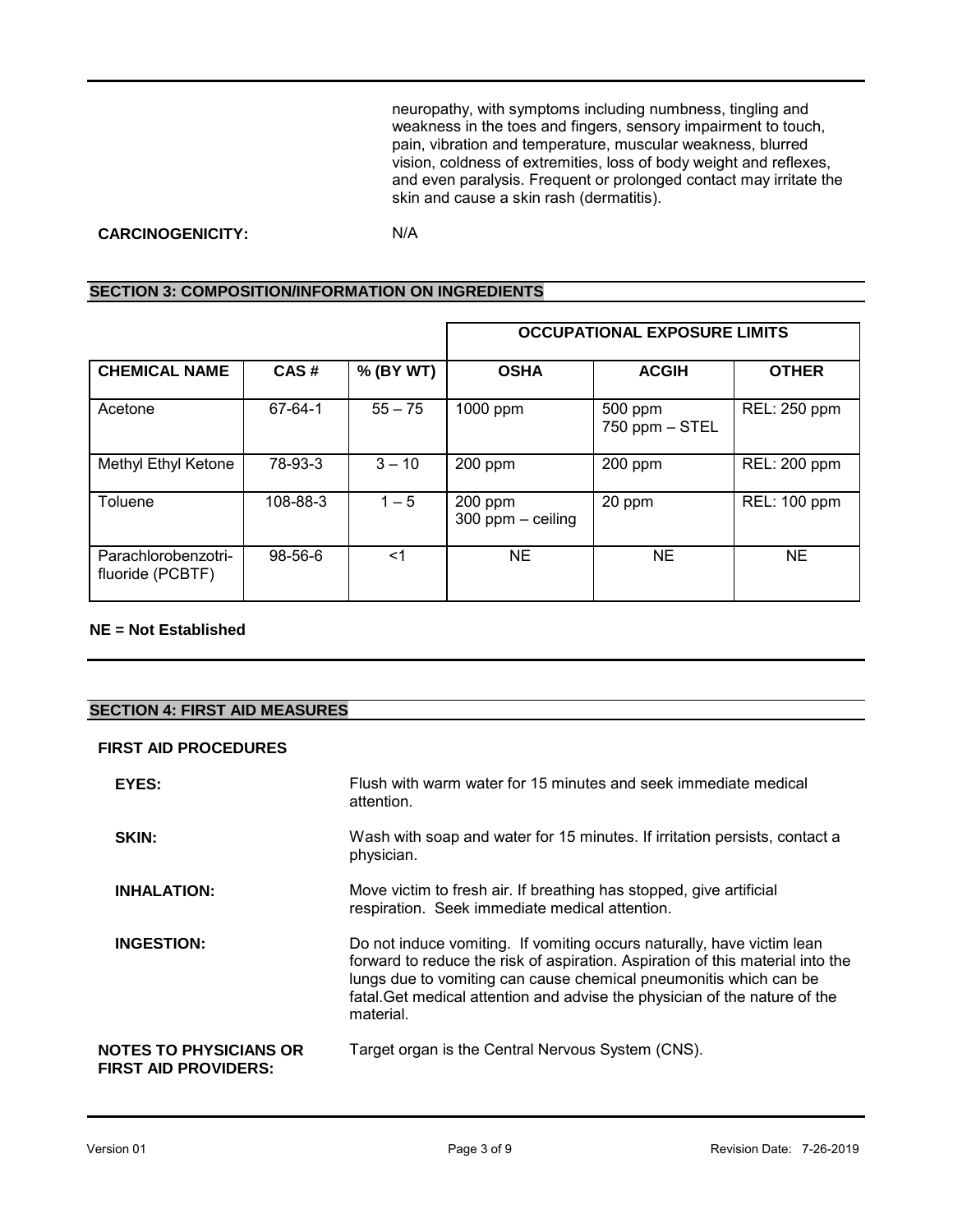### **SECTION 5: FIRE FIGHTING PROCEDURES**

| <b>SUITABLE EXTINGUISHING MEDIA:</b>                   | Foam, water spray (fog), carbon dioxide, dry chemical, and<br>vaporizing liquid type extinguishing agents may all be suitable<br>for extinguishing fires involving this product. Water may be<br>ineffective, but should be used to keep fire-exposed containers<br>cool. If a leak or spill has ignited, use water to disperse the<br>vapors and to protect workers attempting to stop a leak.<br>Water spray may be used to flush spills away from exposures.                            |
|--------------------------------------------------------|--------------------------------------------------------------------------------------------------------------------------------------------------------------------------------------------------------------------------------------------------------------------------------------------------------------------------------------------------------------------------------------------------------------------------------------------------------------------------------------------|
| <b>HAZARDOUS COMBUSTION PRODUCTS:</b>                  | Carbon dioxide, carbon monoxide, aldehydes, acrid smoke<br>and irritating fumes.                                                                                                                                                                                                                                                                                                                                                                                                           |
| <b>RECOMMENDED FIRE FIGHTING</b><br><b>PROCEDURES:</b> | Wear impermeable protective clothing and self-contained<br>breathing apparatus. Toxic fumes and vapors may be<br>evolved. Minimize the breathing of gases, vapors, fumes or<br>decomposition products. Use supplied-air breathing<br>equipment for enclosed or confined spaces or as otherwise<br>needed.                                                                                                                                                                                  |
| UNUSUAL FIRE & EXPLOSION<br><b>HAZARDS:</b>            | Extremely flammable. Vapors may ignite and/or cause flash<br>fires. No smoking. Eliminate sources of ignition. Use<br>adequate cross-ventilation sufficient to remove odor of solvent<br>and vapors. Electrically ground all containers during transfer.<br>This product is volatile and gives off invisible vapors. Either<br>the liquid or vapor may settle in low areas or travel some<br>distance along the ground or surface to ignition sources where<br>they may ignite or explode. |

### **SECTION 6: ACCIDENTAL RELEASE MEASURES**

**ACCIDENTAL RELEASE MEASURES:** Eliminate all ignition sources (flames, hot surfaces and sources of electrical, static or frictional sparks). Dike and contain spill with inert material (e.g. sand, earth). Transfer liquids to covered metal containers for recovery or disposal, or remove with inert absorbent. Use only non-sparking tools. Place absorbent diking materials in covered metal containers for disposal. Prevent contamination of sewers, streams and groundwater with spilled material or used absorbent.

### **SECTION 7: HANDLING AND STORAGE**

**HANDLING AND STORAGE:** Keep container closed when not in use. Store at 60 – 95 °F and out of the sun. Use adequate ventilation to avoid breathing vapors when cover is removed. Ground all equipment when handling flammable solvent borne materials.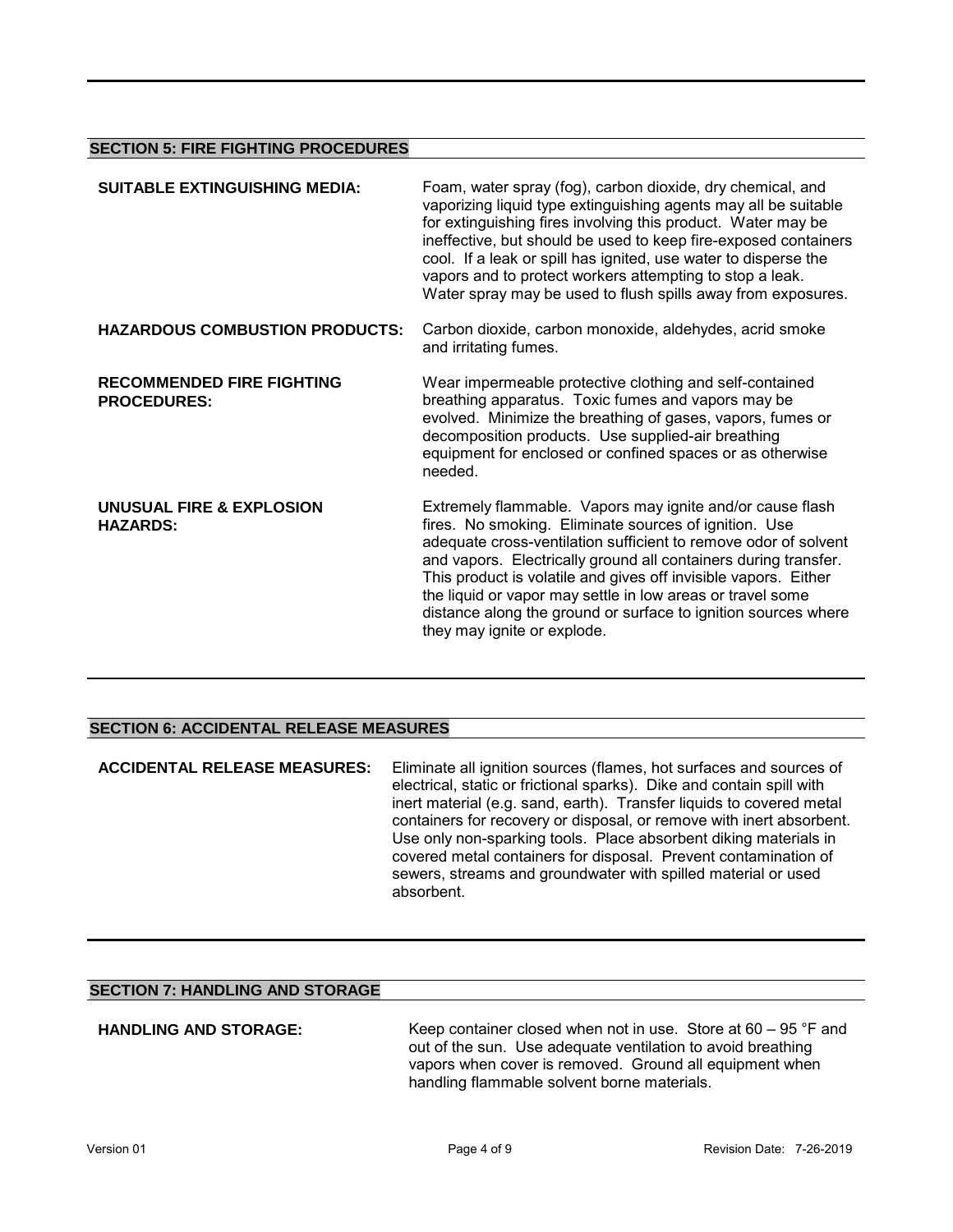**OTHER PRECAUTIONS:** For professional or industrial use only. Follow label instructions. Keep out of the reach of children. Not for consumption. No smoking. Do not breathe fumes. Avoid contact with body. Turn off all pilot lights, flames, stoves, heaters, electric motors, welding equipment and other sources of ignition. Close all containers when not in use. Contact lens wearers take appropriate precautions. Wash hands thoroughly after handling. For spray applications, use only with approved spray equipment. For flammable products, vapors may cause flash fire or ignite explosively. To prevent buildup of vapors, use adequate ventilations (e.g. open all windows and doors to achieve crossventilation). Containers may be hazardous when empty. Never use welding or cutting torch on or near container.

### **SECTION 8: EXPOSURE CONTROLS/PERSONAL PROTECTION**

| <b>ENGINEERING CONTROLS /</b><br><b>VENTILATION:</b> | Use with ventilation sufficient to prevent exceeding recommended<br>exposure limits or build up of explosive concentrations of vapor in<br>air.                                                                                                                                                                                                                                                                                                                         |
|------------------------------------------------------|-------------------------------------------------------------------------------------------------------------------------------------------------------------------------------------------------------------------------------------------------------------------------------------------------------------------------------------------------------------------------------------------------------------------------------------------------------------------------|
| <b>RESPIRATORY PROTECTION:</b>                       | If personal exposure concentrations cannot be maintained below<br>the appropriate exposure limits using engineering controls, a<br>NIOSH/MSHA approved organic vapor air purifying respirator may<br>be appropriate based on employer-determined exposure levels. Air<br>supplied or SCBA respirators may be required when the measured<br>chemical concentration exceeds the capacity of the air purifying<br>respirator or when personal exposure levels are unknown. |
| <b>EYE PROTECTION:</b>                               | Safety glasses with side shields are recommended when pouring or<br>applying this product.                                                                                                                                                                                                                                                                                                                                                                              |
| <b>SKIN PROTECTION:</b>                              | Wear chemical resistant gloves when handling this product to avoid<br>prolonged skin contact.                                                                                                                                                                                                                                                                                                                                                                           |
| <b>OTHER PROTECTIVE EQUIPMENT:</b>                   | Barrier cream for sensitive skin.                                                                                                                                                                                                                                                                                                                                                                                                                                       |
| <b>WORK HYGIENIC PRACTICES:</b>                      | Wash exposed skin prior to eating, drinking or smoking and at the<br>end of each shift. Wash contaminated clothing prior to reuse.                                                                                                                                                                                                                                                                                                                                      |
| <b>EXPOSURE GUIDELINES:</b>                          | N/A                                                                                                                                                                                                                                                                                                                                                                                                                                                                     |

### **SECTION 9: PHYSICAL AND CHEMICAL PROPERTIES**

| <b>APPEARANCE &amp; ODOR:</b> | Amber, solvent odor. |                               |         |
|-------------------------------|----------------------|-------------------------------|---------|
| <b>FLASH POINT:</b>           | 14 $\degree$ F       | LOWER EXPLOSIVE LIMIT:        | $1.0\%$ |
| <b>METHOD USED:</b>           | Tag Open Cup         | <b>UPPER EXPLOSIVE LIMIT:</b> | 12.8%   |
| <b>EVAPORATION RATE:</b>      | Faster than n-Butyl  | <b>BOILING POINT:</b>         | 133 °F  |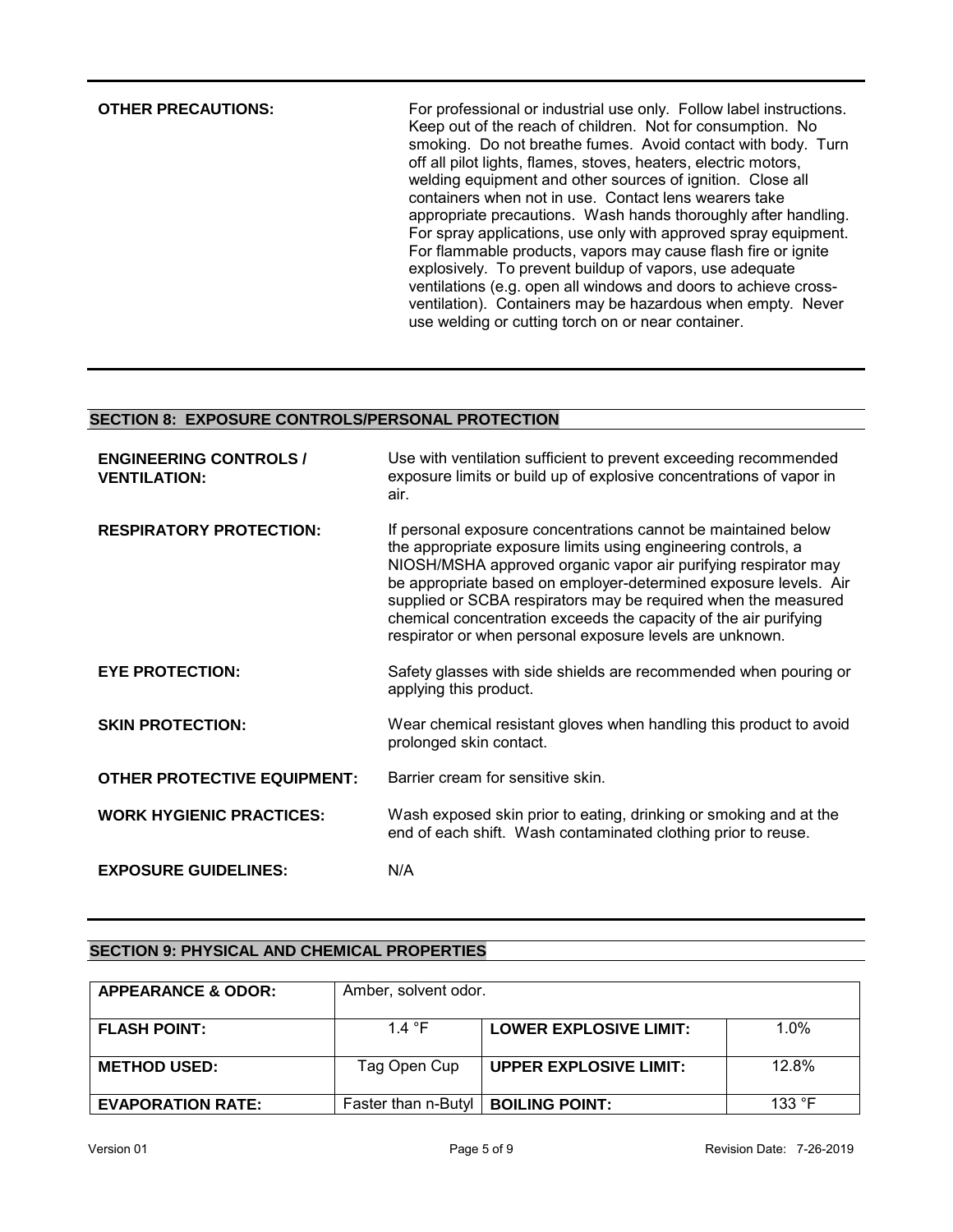|                                  | Acetate                    |                          |         |
|----------------------------------|----------------------------|--------------------------|---------|
| pH (undiluted product):          | No data                    | <b>MELTING POINT:</b>    | No data |
| <b>SOLUBILITY IN WATER:</b>      | Slight                     | <b>SPECIFIC GRAVITY:</b> | 0.85    |
| <b>VAPOR DENSITY:</b>            | No data                    | <b>PERCENT VOLATILE:</b> | No data |
| <b>VAPOR PRESSURE:</b>           | $< 125$ mm Hg $@$<br>25 °C | <b>MOLECULAR WEIGHT:</b> | No data |
| <b>VOC WITH WATER (LBS/GAL):</b> | 199.4 g/L                  | <b>DENSITY (LBS/GAL)</b> | 7.08    |

## **SECTION 10: STABILITY AND REACTIVITY**

| THERMAL STABILITY:                                        | STABLE X                                                                  | UNSTABLE <sup>[]</sup> |
|-----------------------------------------------------------|---------------------------------------------------------------------------|------------------------|
| <b>CONDITIONS TO AVOID (STABILITY):</b>                   | Avoid flames, sparks, static electricity or other sources of<br>ignition. |                        |
| <b>INCOMPATIBILITY (MATERIAL TO</b><br>AVOID):            | Strong oxidizing agents, strong acids and bases.                          |                        |
| <b>HAZARDOUS DECOMPOSITION OR BY-</b><br><b>PRODUCTS:</b> | Carbon Monoxide and carbon dioxide.                                       |                        |
| <b>HAZARDOUS POLYMERIZATION:</b>                          | Will not occur.                                                           |                        |

**\_\_\_\_\_\_\_\_\_\_\_\_\_\_\_\_\_\_\_\_\_\_\_\_\_\_\_\_\_\_\_\_\_\_\_\_\_\_\_\_\_\_\_\_\_\_\_\_\_\_\_\_\_\_\_\_\_\_\_\_\_\_\_\_\_\_\_\_\_\_\_\_\_\_\_\_\_\_\_\_\_\_\_\_\_\_\_\_\_**

### **SECTION 11: TOXICOLOGICAL INFORMATION**

## **TOXICOLOGICAL INFORMATION:**

### **ACUTE TOXICITY**

| <b>Chemical Name</b>     | ORAL $LD_{50}$ (rat) | <b>DERMAL LD<sub>50</sub></b> (rabbit) | <b>INHALATION LC<sub>50</sub></b> (rat) |
|--------------------------|----------------------|----------------------------------------|-----------------------------------------|
| Acetone                  | 5800 mg/kg           | 20000 mg/kg                            | 50100 mg/cub m (8-hr dose)              |
| Methyl Ethyl Ketone      | 2300 to 3500 mg/kg   | $> 8000$ mg/kg                         | 11700 mg/L (4-hr dose)                  |
| <b>Toluene</b>           | 2600 to 7500 mg/kg   | 12124 mg/kg                            | 8000 ppm (4-hr dose)                    |
| p-Chlorobenzotrifluoride | $> 6800$ mg/kg       | $> 2700$ mg/kg                         | 4479 ppm (4-hr dose)                    |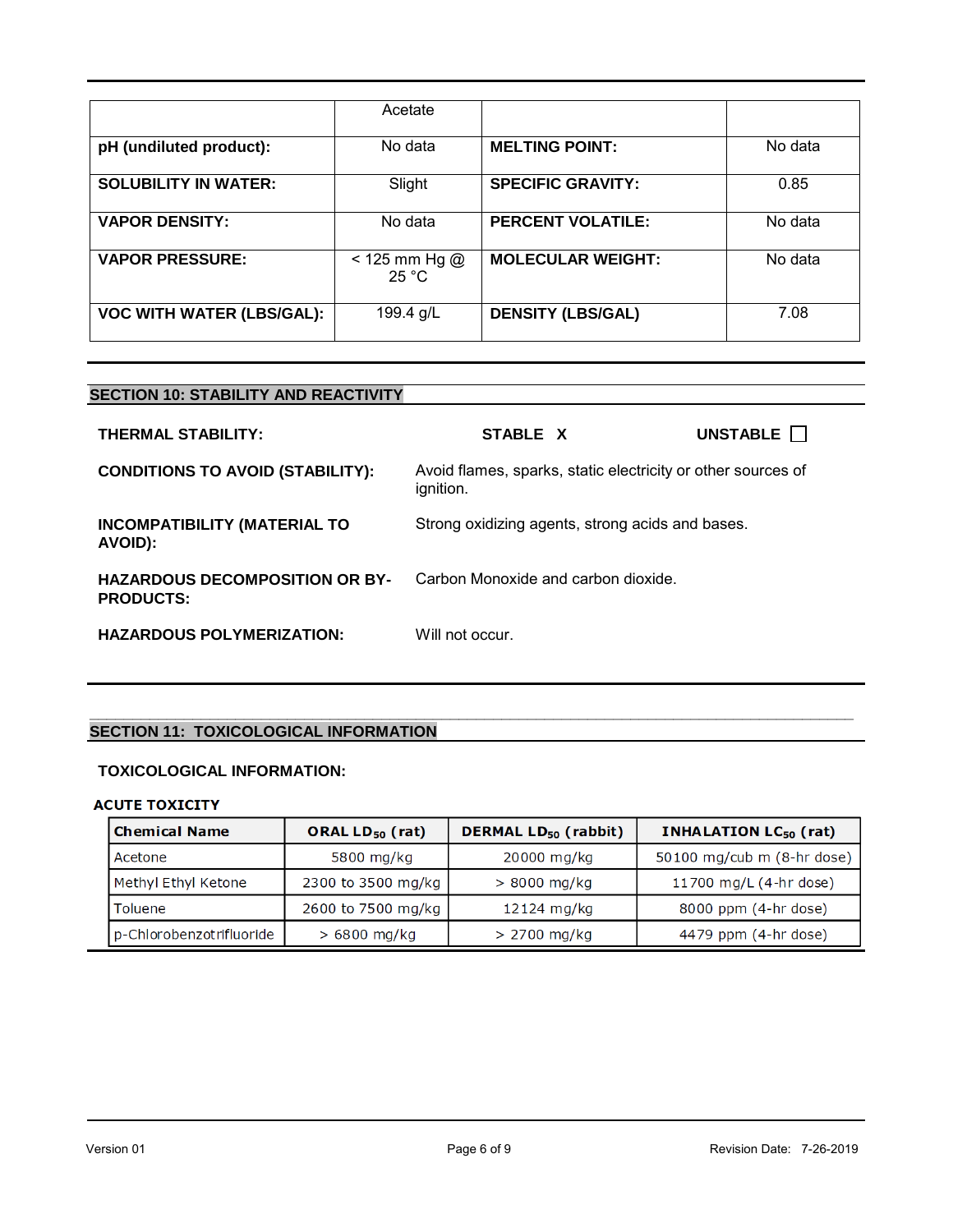### **SECTION 12: ECOLOGICAL INFORMATION**

**ECOLOGICAL INFORMATION:** This product contains components that will normally float on water. These components may be harmful to aquatic organisms and may cause long term adverse effects in the aquatic environment. Contains components that are potentially toxic to freshwater and saltwater ecosystems.

### **\_\_\_\_\_\_\_\_\_\_\_\_\_\_\_\_\_\_\_\_\_\_\_\_\_\_\_\_\_\_\_\_\_\_\_\_\_\_\_\_\_\_\_\_\_\_\_\_\_\_\_\_\_\_\_\_\_\_\_\_\_\_\_\_\_\_\_\_\_\_\_\_\_\_\_\_\_\_\_\_\_\_\_\_\_\_\_\_\_ SECTION 13: DISPOSAL CONSIDERATIONS**

**WASTE DISPOSAL METHOD:** Dispose of in accordance with all local, state and federal regulations.

### **SECTION 14: TRANSPORTATION INFORMATION**

### **U.S. DOT TRANSPORTATION**

|             | <b>PROPER SHIPPING NAME:</b> Adhesives, 3, UN1133, II |                  |  |  |  |
|-------------|-------------------------------------------------------|------------------|--|--|--|
|             | <b>HAZARD CLASS:</b>                                  | 3                |  |  |  |
|             | <b>ID NUMBER:</b>                                     | <b>UN1133</b>    |  |  |  |
|             | <b>PACKING GROUP:</b>                                 | Ш                |  |  |  |
|             | <b>LABEL STATEMENT:</b>                               | Flammable Liquid |  |  |  |
|             | OTHER:                                                | N/A              |  |  |  |
| <b>IATA</b> |                                                       |                  |  |  |  |
|             | <b>PROPER SHIPPING NAME:</b> Adhesive                 |                  |  |  |  |
|             | <b>HAZARD CLASS:</b>                                  | 3                |  |  |  |
|             | <b>ID NUMBER:</b>                                     | <b>UN1133</b>    |  |  |  |
|             | <b>PACKING GROUP:</b>                                 | Ш                |  |  |  |
|             | <b>LABEL STATEMENT:</b>                               | N/A              |  |  |  |
|             | <b>OTHER:</b>                                         | N/A              |  |  |  |
| <b>IMDG</b> |                                                       |                  |  |  |  |
|             | <b>PROPER SHIPPING NAME:</b> Adhesive                 |                  |  |  |  |
|             | <b>HAZARD CLASS:</b>                                  | 3                |  |  |  |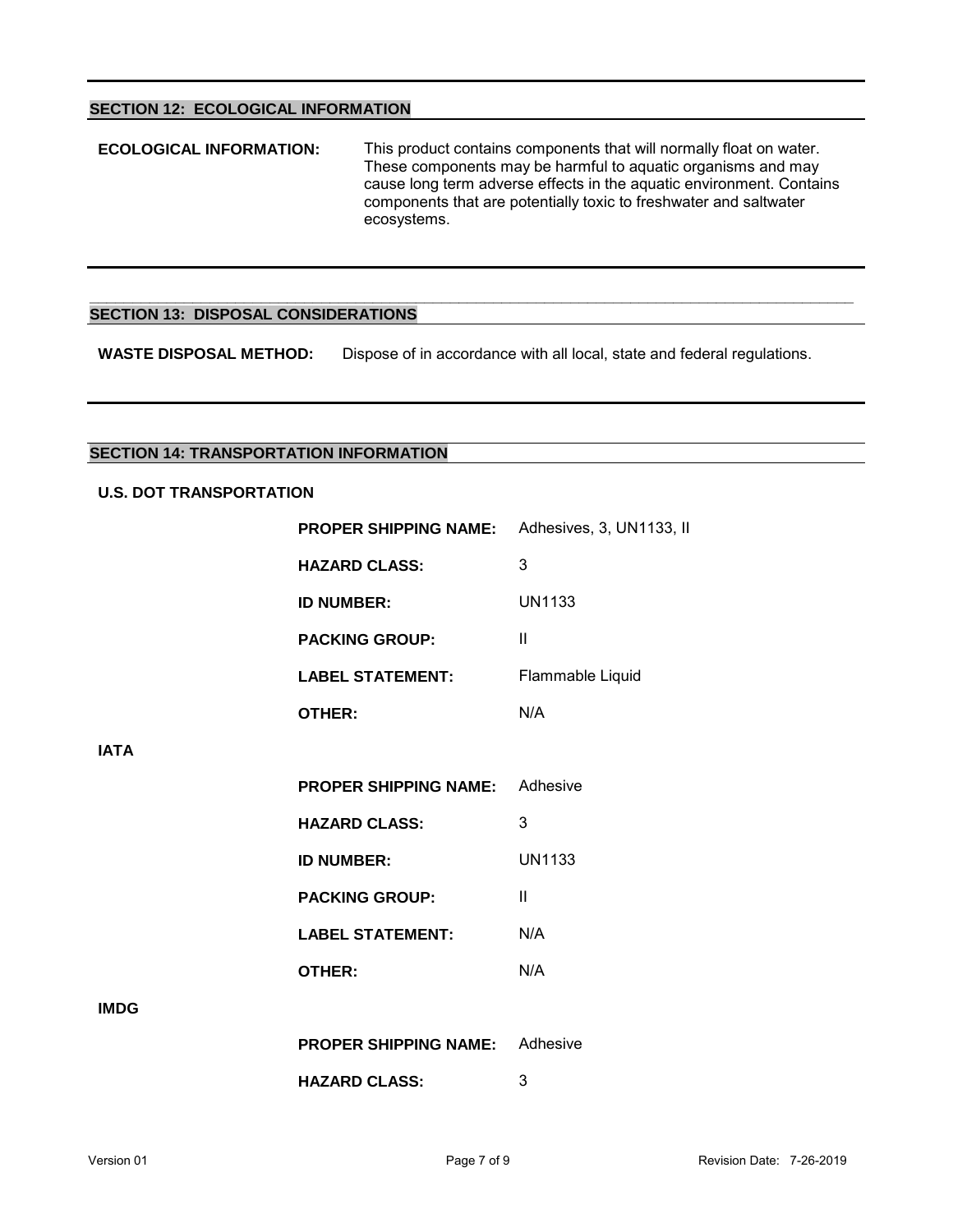**ID NUMBER:** UN1133 **PACKING GROUP:** II **LABEL STATEMENT:** N/A **OTHER:** EMS: FE, SE. Marine Pollutant

### **SECTION 15: REGULATORY INFORMATION**

| <b>U.S. FEDERAL REGULATIONS</b>    |                                                                                                         |  |
|------------------------------------|---------------------------------------------------------------------------------------------------------|--|
| <b>TSCA:</b>                       | This product and its components are listed on the TSCA 8(b)<br>inventory.                               |  |
| <b>CERCLA:</b>                     | CERCLA Hazardous Substances (40 CFR 302)                                                                |  |
|                                    | <b>Reportable Quantity – Components</b>                                                                 |  |
|                                    | Acetone: 67-64-1, 5000 lbs<br>Methyl Ethyl Ketone: 78-93-3, 5,000 lbs.<br>Toluene: 108-88-3, 1000 lbs.  |  |
| <b>SARA</b>                        |                                                                                                         |  |
| 311/312 HAZARD CATEGORIES:         | Fire Hazard, Acute Health Hazard, Chronic Health Hazard                                                 |  |
| <b>313 REPORTABLE INGREDIENTS:</b> | Methyl Ethyl Ketone $78-93-3$ , 1 $-5\%$<br>Toluene $108-88-3$ , $1-5%$                                 |  |
| <b>CALIFORNIA PROPOSITION 65:</b>  | This product can expose you to chemicals<br>including toluene which is known to the State of California |  |

Other state regulations may apply. Check individual state requirements. The following components appear on one or more of the following state hazardous substances lists:

to cause cancer, birth defects, or other reproductive harm. For move information go to www.P65Warnings.ca.gov.

| <b>Chemical Name</b>                  | CAS#          | CA  | MA  | <b>MN</b> | <b>NJ</b> | <b>PA</b> | RI  |
|---------------------------------------|---------------|-----|-----|-----------|-----------|-----------|-----|
| Acetone                               | 67-64-1       | Yes | Yes | Yes       | Yes       | Yes       | Yes |
| <b>Methyl Ethyl Ketone</b>            | 78-93-3       | Yes | Yes | Yes       | Yes       | Yes       | Yes |
| Toluene                               | 108-88-3      | Yes | Yes | Yes       | Yes       | Yes       | Yes |
| Parachlorobenzotrifluoride<br>(PCBTF) | $98 - 56 - 6$ | No  | No  | No        | No        | No        | No  |